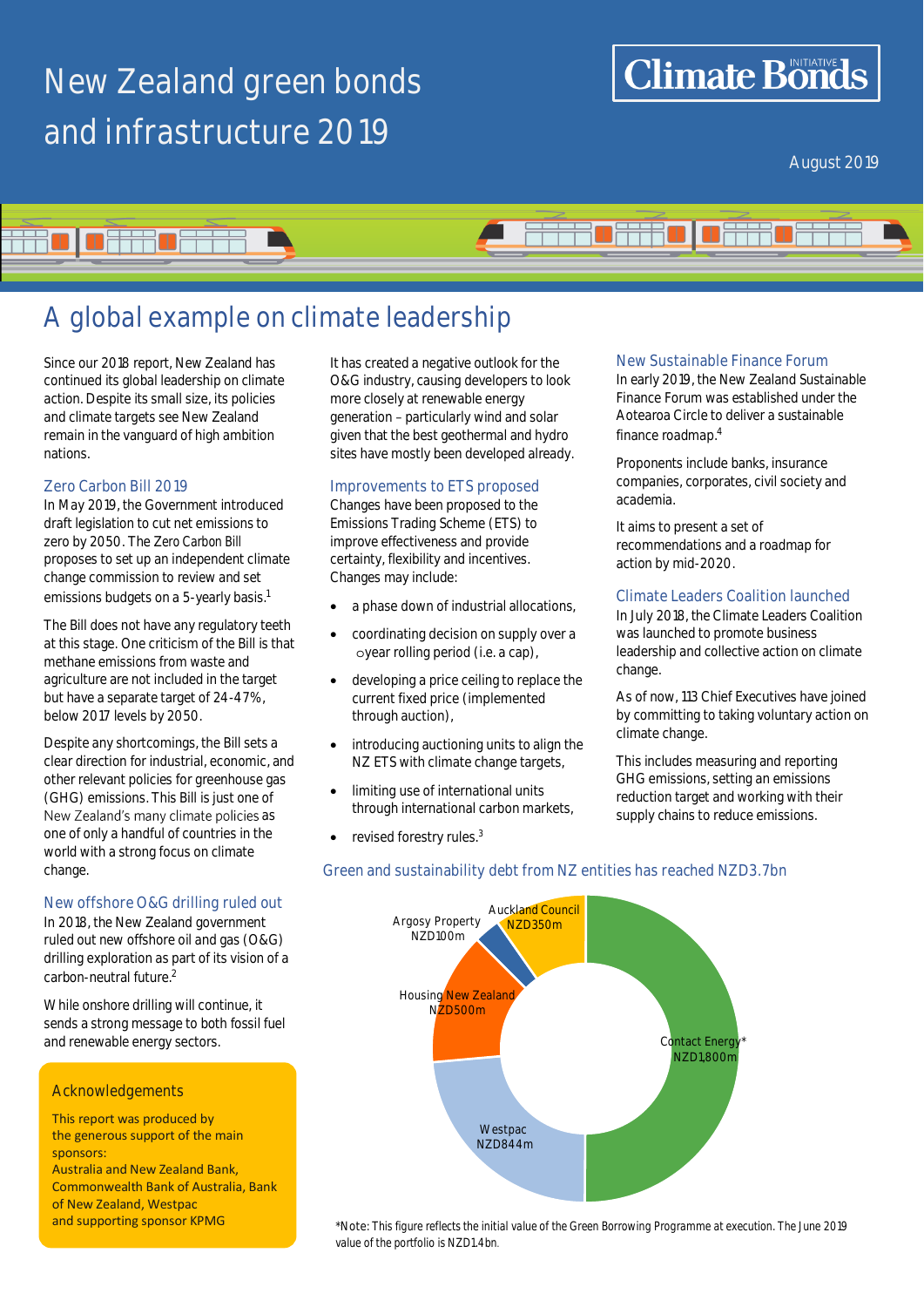### **Momentum on green bonds is growing**

While the New Zealand green bond market remains small, in comparison with the size of its overall bond market it's well placed.

New Zealand's exchange, NZX, is supporting green bond market development, stating that in the future, it may also: a) have a separate segment for green bonds that meet certain criteria, b) develop green bond listing guidelines, c) support green bond indices, and d) promote market education.

Since our previous report, there have been four new green bonds issued by New Zealand issuers, including two new issuers (Argosy Property and Westpac New Zealand). The current market is made up of four green bond issuers, of which three have accessed the NZD market and one has accessed the offshore market. A further NZD500m sustainability bond has been issued to finance social and affordable housing and green buildings.

**Argosy Property** issued its first green bond in March 2019. The bond was well received by the market and reached the maximum subscription of NZD100m, up from NZD75m initially offered. The bond finances buildings and upgrades that target or obtain 4-Star ratings under the New Zealand Green Building Council (NZGBC) Green Star certification scheme.

**Westpac New Zealand** made its first foray into the green bond market with a EUR500m deal in June 2019 under its Euro Medium Term Note funding programme. 5

Westpac has been an active issuer in the Australian market, but this was the first time its New Zealand arm has issued a green bond. The bond will finance a range of project types, as summarised below.

**Contact Energy's Green Borrowing** Programme was established in 2017. It created an opportunity for lenders and investors to invest in a broad range of Certified green debt instruments including US Private Placement Notes, retail and wholesale bonds, commercial paper and bank debt facilities.

At the time of execution, it was the largest programme to be Certified under the Climate Bonds Standard (NZD1.8bn at execution, NZD1.4bn as of 30 June 2019).

The proceeds are earmarked against Contact's renewable generation assets initially comprising assets that meet the Sector Criteria for Geothermal Energy.

Auckland Council, **New Zealand's first green bond issuer followed up with a second** Certified Climate Bond in July 2019 under the Low Carbon Transport Criteria. Auckland is now a programmatic issuer under the Climate Bonds Standard, indicating there may be more green transactions to come.

The market also saw its first-ever sustainability bond from **Housing New Zealand** in 2019. It will finance social, green and affordable housing and is indicative of an ESG market looking for a wider array of investments.

### **Green loans offer growth potential**

While market growth has been encouraging to date, given the small size of the New Zealand bond market and limited number of potential issuers, green loans could be a potential area of future market growth.

This market segment has been gaining some traction internationally, including New Zealand where Contact Energy's Green Borrowing Programme which comprises of green loans. Most green loans are not traded but are labelled to demonstrate the credentials of the borrower, who may not be able to tap the green bond market. Green-labelled loans can also help lenders to easily identify portfolios for their green bonds.

Discussion is growing around how borrowers might receive preferential rates based on the greenness of their assets. There are early signs of this being offered at the retail level through green mortgage products and, at a much larger scale, in China where the performance of green loans may be incorporated into the macroprudential assessment framework, so that banks with more green loans have a better score. 6

We expect the New Zealand green bond and green loan market to continue to grow as potential issuers such as cities, local governments and corporates respond to<br>the government's climate action plan. Some of the candidates for issuance are identified and explored in this report.

### **New Zealand green bonds**

| <b>Issuer</b>                        | Deal format                                                                 | <b>Amount issued</b> | <b>Deals</b>  | Use of proceeds                                                                                                   | External<br>review        |
|--------------------------------------|-----------------------------------------------------------------------------|----------------------|---------------|-------------------------------------------------------------------------------------------------------------------|---------------------------|
| <b>Westpac New</b><br><b>Zealand</b> | Senior unsecured bond                                                       | EUR500m              |               | Projects include energy, pollution<br>prevention, transport, green buildings,<br>adaptation, water and wastewater | Second Party<br>Opinion   |
| <b>Argosy Property</b>               | Senior secured bond                                                         | N7D100m              |               | Green buildings                                                                                                   | Assurance                 |
| <b>Contact Energy</b>                | Including bank facilities,<br>commercial paper, retail<br>bonds USPP Notes. | N7D1.8bn*            | 11            | Energy (geothermal energy generation)                                                                             | Certified<br>Climate Bond |
| Auckland<br>Council                  | <b>Debenture</b>                                                            | N7D350m              | $\mathcal{L}$ | Low carbon transport, electric trains &<br>cycle ways.                                                            | Certified<br>Climate Bond |

\***Note**: *This figure reflects the initial value of the Green Borrowing Portfolio at the time of Certification. The value of the outstanding debt, as of 30 June 2019 is NZD1.4bn*. 7

### **New Zealand sustainability bond**

| <b>Issuer</b>                        | Deal format         | Amount issued | <b>Deals</b> | Use of proceeds                                   | External<br>review      |
|--------------------------------------|---------------------|---------------|--------------|---------------------------------------------------|-------------------------|
| <b>Housing New</b><br><b>Zealand</b> | Sustainability bond | NZD500m       |              | Social and affordable housing, green<br>buildings | Second Party<br>Opinion |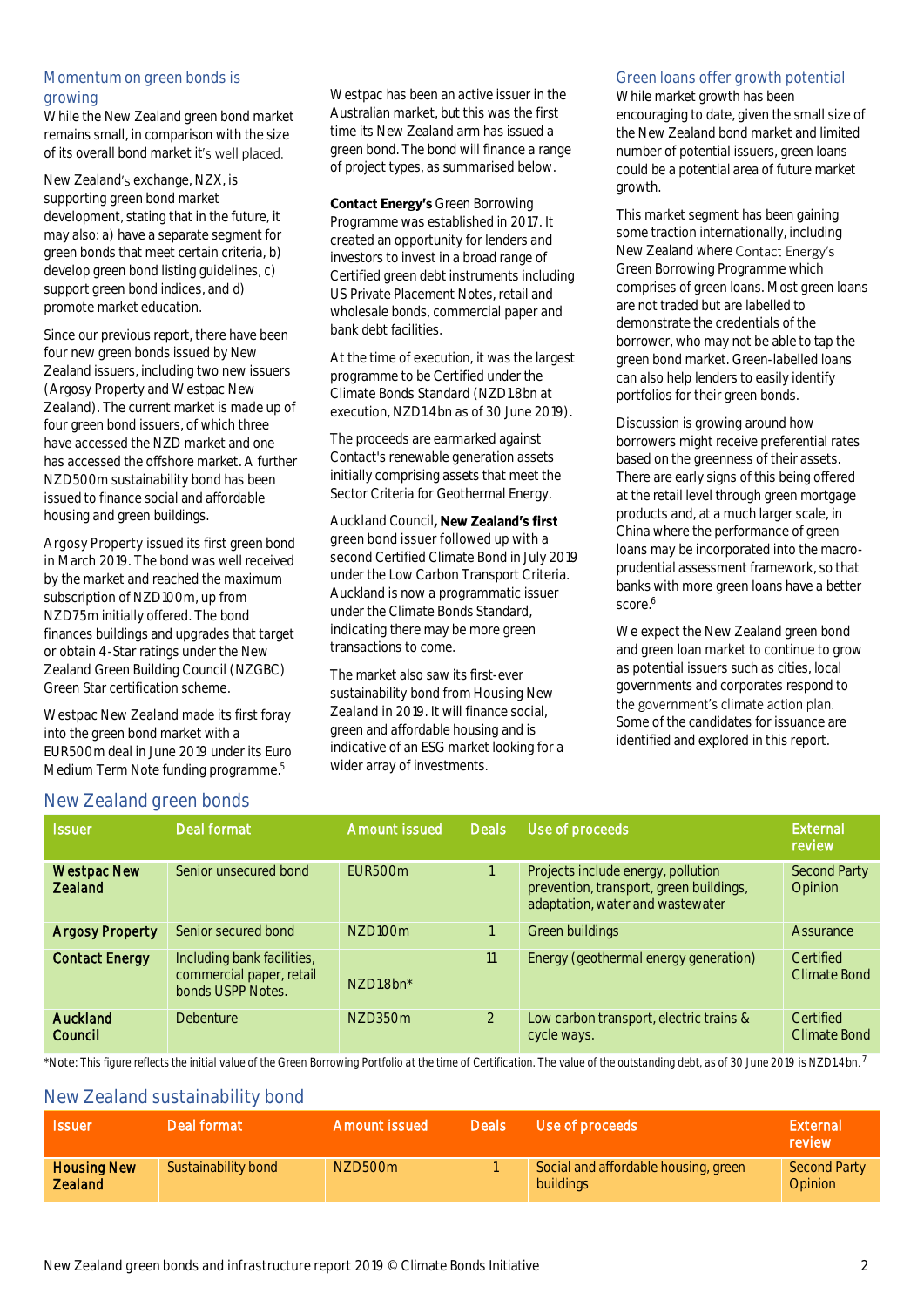## **Green infrastructure provides investment opportunities**

The New Zealand Treasury estimates that NZD129bn is required to be spent on capital projects from 2019 through 2029 to keep up with population growth and aging infrastructure.

Auckland will be a major focus of investment. It is already three times larger than New Zealand's next largest city and the population is expected to grow almost 50% by 2030. Projected capital spending between 2015- 2025 is NZD18.7bn.

### **National infrastructure plan and strategy**

In early 2019, the establishment of the New Zealand Infrastructure Commission was announced to ensure quality infrastructure is provided to improve long-term economic performance and social wellbeing. 8 It is due to commence activities in October 2019 as a new independent body which will work with government, the private sector and other stakeholders to develop a 30-year infrastructure strategy. It is unclear at this stage how this will tie in with the existing New Zealand Infrastructure Plan.

The existing Thirty-year New Zealand Infrastructure Plan was published in 2015 and outlines the major investment priorities through to 2045. One of the strategic concerns underpinning the plan is that the climate is changing and resources are under pressure. Resilience planning will also play a role, with flooding outlined as the most frequent natural disaster, currently costing the economy over NZD50m per year.<sup>9</sup> The Plan has implications for all infrastructure sectors discussed below.

### **National fund to support private sector investment**

New Zealand Green Investment Finance Ltd. (GIF) has been established to support New Zealand's transition towards net zero emission by 2050. The NZD100m fund is intended to stimulate new private sector investment in low-emissions industries. Returns are expected to pay back the Government's investment and see it stand on its own commercial footing in time.<sup>10</sup> Initial focus will be on transport  $-$  in particular electric vehicles (EVs), manufacturing, commercial buildings and agriculture. Energy is not expected to be a priority given that renewable energy already supplies 85% of New Zealand's electricity.<sup>11</sup>

### **Green infrastructure pipeline**

This section builds on the inaugura[l Green](https://www.climatebonds.net/resources/reports/green-infrastructure-investment-opportunities-australia-and-new-zealand)  [Infrastructure Investment Opportunities](https://www.climatebonds.net/resources/reports/green-infrastructure-investment-opportunities-australia-and-new-zealand)  [Australia and Zealand](https://www.climatebonds.net/resources/reports/green-infrastructure-investment-opportunities-australia-and-new-zealand) report released in August 2018. It provides updated content specifically for New Zealand to help meet the growing demand for green investment opportunities, including green bonds, as well as to support the country's transition to a low-carbon economy. It is intended for a wide range of stakeholders in New Zealand, including domestic superannuation funds and asset managers and their global counterparts, potential issuers, infrastructure owners as well as relevant government ministries.

The pipeline highlights over 80 projects across renewable energy, clean transport, sustainable water and waste management and buildings.

### **Updates on 2018 case studies**

**The Te Mihi Geothermal Power Plant**, featured under Renewable Energy, was completed in 2014 and no changes have been made.

### Auckland's electric trains project was

completed in 2019 with the delivery of 15 3 car trains delivered in 2019.

In November 2018, the preferred bidder for the **Central Interceptor** water project was selected. The contract was signed in March 2019 with construction expected to commence in August 2019.

**Commercial Bay Tower**, featured under Green Buildings, is still under construction with opening dates delayed to March-April 2020.

*This is about being on the right side of history. Do you want to be a leader that looks back in time and say that you were on the wrong side of the argument when the world was crying out for a solution? It's as simple as that.*

**Jacinda Ardern** Prime Minister of New Zealand

### **Methodology**

This report is a summary of an extensive pipeline of infrastructure projects that has been compiled for New Zealand (available on Climate Bonds website) as drawn from public sources. The main sources of information are the Australia and New Zealand Infrastructure Pipeline (ANZIP), the National Infrastructure Unit, New Zealand Infrastructure Commission, New Zealand Wind Energy Association and the New Zealand Green Buildings Council.

The pipeline considers five key sectors: renewable energy, low-carbon transport, sustainable water management, sustainable waste management and green buildings.

To narrow the scope and volume of projects the following filters were also applied:



**Low-carbon transport**: >NZD100m

**Sustainable water management**: >NZD50m



**Sustainable waste management**: >NZD50m

**Green buildings**: 6-star rated Green Star certified under the New Zealand Green Building Council (NZGBC) Green Star certification scheme

There are various ways for an investor to gain exposure to a specific project, asset or portfolio. The possible investment pathways will vary depending on the asset ownership structure, the stage in the asset's financing lifecycle, and the investor's mandate. This can vary between projects with public and private funding. Accordingly, further metrics were used to classify the green infrastructure investment opportunities by status:

- **Completed projects**: high profile, recently completed;
- **Projects under construction**: major projects that are under construction; and
- **Planned projects**: major projects that have not yet begun construction but have been announced and/or have undergone business case planning and/or have been allocated budget.

The extensive list of green projects from public pipelines is available as a supplement on the report webpage on the Climate Bonds website.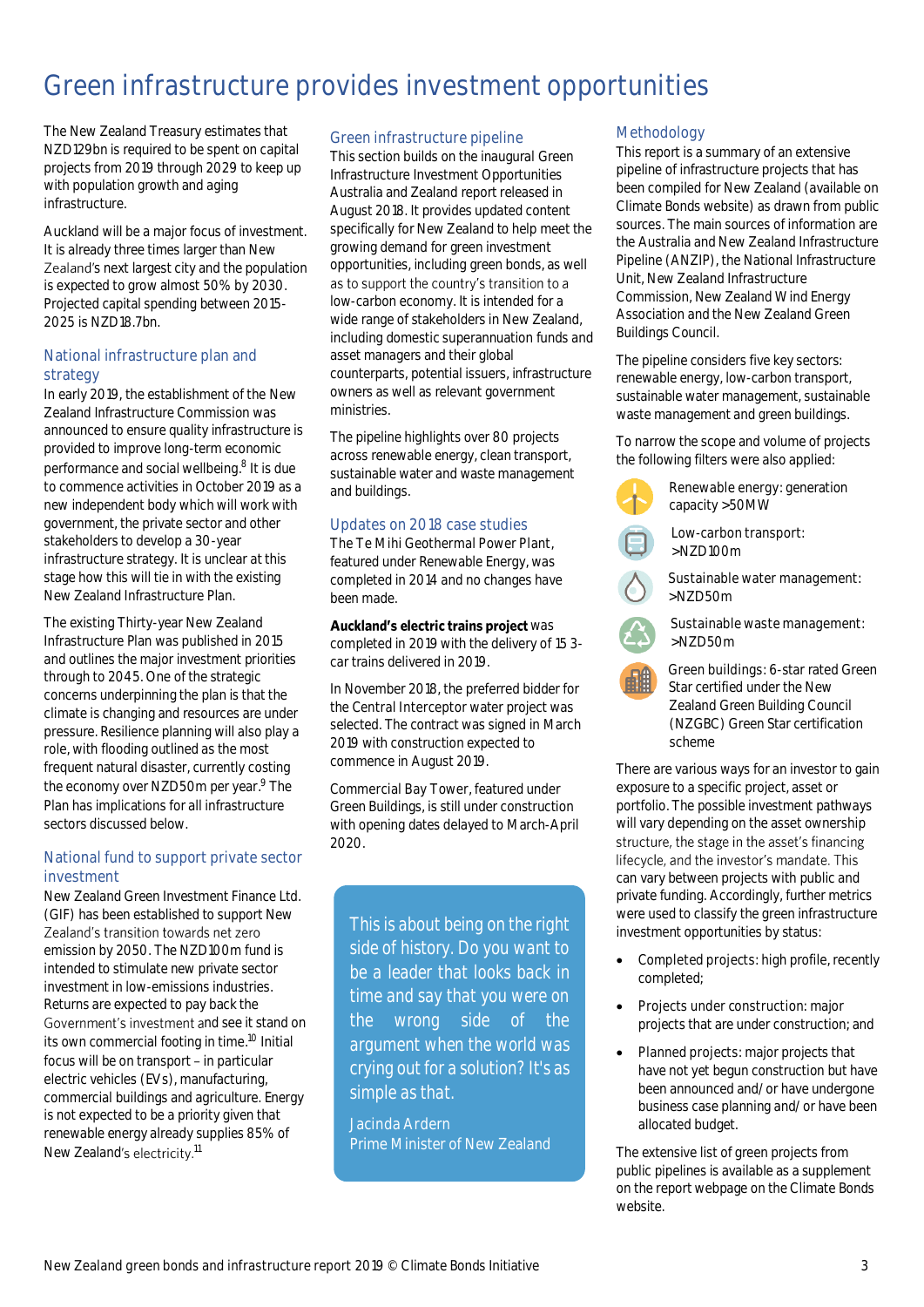

*Energy generation, transmission or storage technology that has low or zero carbon emissions. This can include solar, wind and geothermal energy, bioenergy, hydropower, marine energy or any other renewable energy source.*

### **Sector overview**

Renewable energy accounts for over 80% of electricity generation in New Zealand, with the majority of that coming from hydropower (60% in 2018), geothermal power (17%) and wind power (4.7%). Solar capacity is much smaller (<0.5%) but growing.<sup>12</sup>

While there are limited opportunities to expand hydro and geothermal power generation, wind power generation has grown strongly over the past decade. Total wind power generation was less than 2PJ prior to 2006 and in 2018 generated over 7PJ (total electricity generation is over 150PJ).

Transpower, the state-owned transmission grid operator, estimates that electricity demand will double by 2050. In all of its planning scenarios solar and wind will account for the majority of new generation.<sup>13</sup>

Changing weather patterns may require an additional focus on wind and solar generation if hydropower resources become more unreliable. In 2016-17 lower than average rainfall reduced the amount of electricity generation possible from hydro plants, and natural gas backup had to be used in its place, with implications for emissions from the electricity generation sector.

### **Renewable energy dominates electricity generation and continues to grow**



### **Funding pathways**

The majority of renewable energy projects in New Zealand are financed by developers using bank lending. Potential pathways for green bonds could include:

- **Green bonds issued by banks** to increase renewable energy lending. Large banks already have the expertise and track record as traditional bond issuers which could easily be extended to the green bond market.
- **Green bonds issued** to finance grid connections to renewables or smart grid

enhancements to facilitate new investment in renewables.

• **Green bonds or loans issued by renewable energy generators** identified in the infrastructure pipeline. While not all regular issuers of bonds, some renewable energy generators do tap the non-green bond market and may utilise the green bond market to refinance recently developed wind and solar projects. They may also label their loans as green and grow the green loan market in New Zealand.

|                           | Energy case study: Waverly Wind Farm                                                                                                                                                                                                                                                                                                                                                                         |                                                             |
|---------------------------|--------------------------------------------------------------------------------------------------------------------------------------------------------------------------------------------------------------------------------------------------------------------------------------------------------------------------------------------------------------------------------------------------------------|-------------------------------------------------------------|
| Proponent                 | <b>Tilt Renewables</b>                                                                                                                                                                                                                                                                                                                                                                                       |                                                             |
| Location                  | South Taranaki                                                                                                                                                                                                                                                                                                                                                                                               | era                                                         |
| <b>Status</b>             | Final development activities are being completed. Final<br>investment decision is expected to be made by the end of<br>2019 with construction beginning shortly thereafter.                                                                                                                                                                                                                                  | $\overline{\circ}$<br>$\overline{\sigma}$<br>$\overline{a}$ |
| <b>Classificatio</b><br>n | Renewable energy, wind                                                                                                                                                                                                                                                                                                                                                                                       | Source: New Z                                               |
| <b>Description</b>        | The Waverley Wind Farm received resource consents in July 2017. It is currently undertaking wind farm and transmission<br>line design. Construction is due to begin at the end of 2019 with the construction time frame estimated to be 18 months.<br>Once complete, it will produce enough clean energy each year to power about 70,000 homes and save the emission of<br>roughly 350,000 tonnes of carbon. |                                                             |
| Output                    | 48 turbines connected to the transmission network via 13km of transmission line.                                                                                                                                                                                                                                                                                                                             |                                                             |
| Cost                      | NZD300m                                                                                                                                                                                                                                                                                                                                                                                                      |                                                             |
| Financial<br>structure    | The final investment decision has yet to be made. Tilt Renewables is debt funded by a combination of bank facilities in<br>New Zealand and Australia. In May 2019, it agreed a 20-year offtake agreement with Genesis for Waverly Wind Farm. <sup>14</sup>                                                                                                                                                   |                                                             |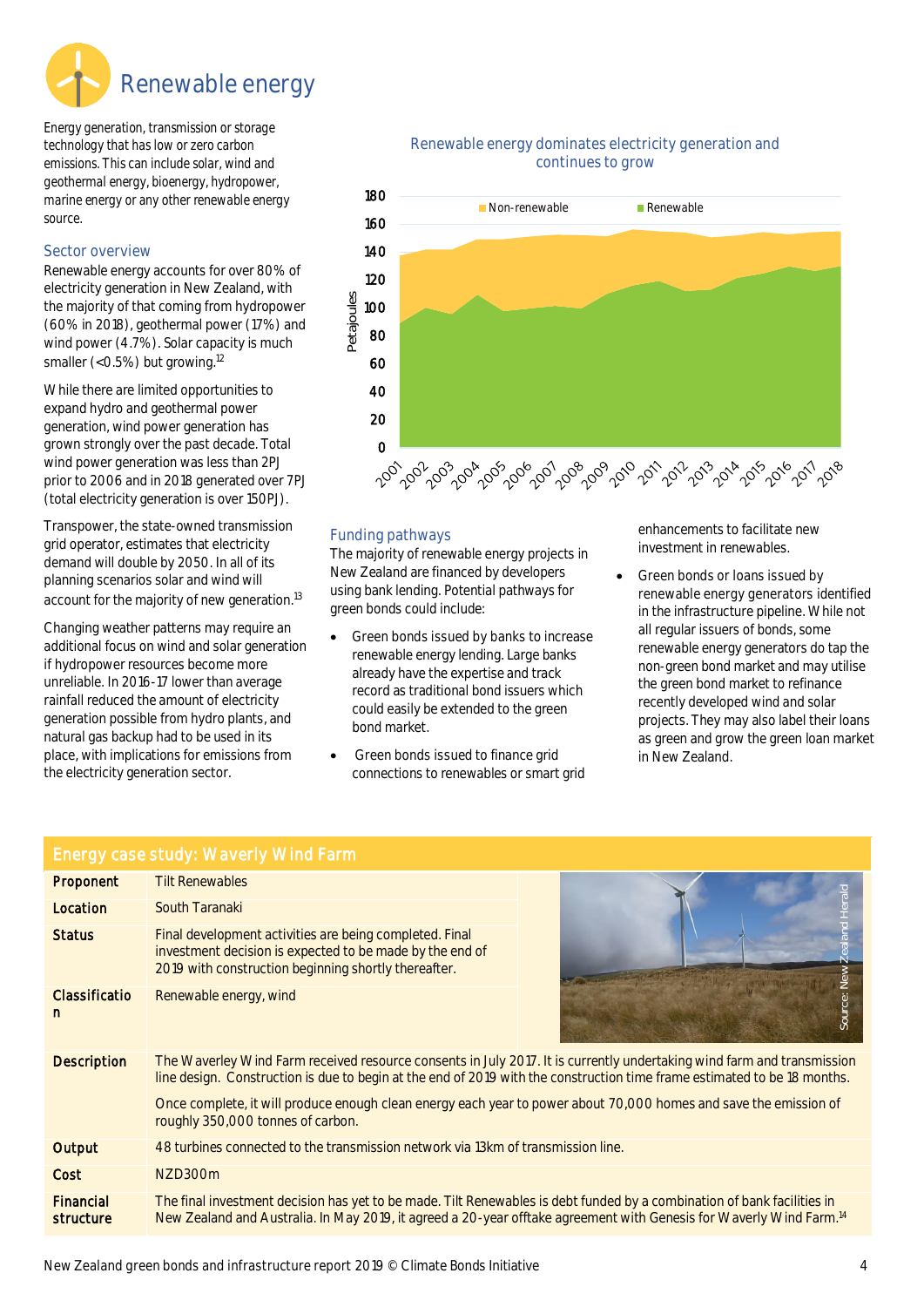

### **Low-carbon transport**

*Transportation modes and ancillary infrastructure that produce low or zero direct carbon emissions. This can include national and urban passenger rail and freight rail networks; Bus Rapid Transit (BRT) systems; electric vehicles; and, bicycle transport systems. It does not include the building of road networks.*

*Capital mobilisation for low-carbon transport continues to target the use of energy-efficient transportation and the development of projects that reduce carbon emissions.* 

#### **Sector overview**

The transport sector accounts for about 20% of New Zealand's GHG emissions, the majority of which come from road transport emissions, which increased 93.4% from 1990 to 2017. <sup>15</sup> To reduce transport emissions will clearly require substantial investment in public transport, rail assets and Electric Vehicles (EVs).

**USD18bn of investment is required in New Zealand's** rail infrastructure alone between 2016 and 2040, according to Global Infrastructure Hub estimates. The businessas-usual investment trend indicates that USD8bn will go towards rail by 2040 leaving a USD8-10bn gap.<sup>16</sup>

Around 40% of all of New Zealand's infrastructure pipeline identified in ANZIP are rail projects including Auckland Light Rail, City Rail Link and other projects. Government priorities all indicate a strong emphasis on public transport infrastructure across all plans, particularly in Auckland and other urban areas.

**The Ministry of Transport announced its Government Policy Statement** on transport in 2018. Its 12 funding priorities include: public transport, walking and cycling improvements, rapid transit and transitional rail - all key parts of a low carbon transport system. Funding scenarios, however, still indicate that the majority of budget will be allocated to road projects. Road projects are not eligible under the Climate Bonds Taxonomy given their role in enabling the growth of personal and internal combustion engine vehicles. This may change in the future as electric vehicles become a larger proportion of the vehicle mix.

**The 2018-2021 National Land Transport Program** sets out how land transport funding will be used for the next three years and forecasts a total of NZD16.9bn transport investment. This includes NZD3.1bn in public transport of which NZD468m will be invested in rapid transit projects and NZD376m in transitional rail. 17

New transport investment will be focused on Auckland and Wellington where large-scale transport infrastructure is required to meet growing populations.

The Ministry of Transport's climate change work programme includes an EV program to increase their uptake in New Zealand and is targeting 64,000 EVs on the road by 2021.

### **Funding pathways**

The majority of large transport projects, especially rail, are funded using government balance sheets. PPPs are also used for large infrastructure projects but currently the majority of these are for road transport.

To date, only one green bond issuer has issued green bonds to finance transport assets in New Zealand: Auckland Council.

Green bonds issued by local governments remain the primary opportunity for green bonds within the transport sector.

### **Transport case study: Auckland Light Rail**

| Proponent              | NZ Transport Association                                                                                                                                                                                                                                                                                                                               |                                                                                                                        |  |  |  |
|------------------------|--------------------------------------------------------------------------------------------------------------------------------------------------------------------------------------------------------------------------------------------------------------------------------------------------------------------------------------------------------|------------------------------------------------------------------------------------------------------------------------|--|--|--|
| Location               | Auckland                                                                                                                                                                                                                                                                                                                                               |                                                                                                                        |  |  |  |
| <b>Status</b>          | Proposed                                                                                                                                                                                                                                                                                                                                               |                                                                                                                        |  |  |  |
| Classification         | Low carbon transport/ Rail                                                                                                                                                                                                                                                                                                                             |                                                                                                                        |  |  |  |
| Description            | The light rail network is expected to comprise two<br>major lines within the next decade to 2028.<br>The first line will link the CBD to Auckland Airport.<br>The second line is a North-Western line which will<br>run between the City Centre and Waimauku.<br>The NZ Government has committed to constructing<br>the line within the next 10 years. | Source: New Zealand Transport Agency                                                                                   |  |  |  |
| Output                 | 2 major light rail lines                                                                                                                                                                                                                                                                                                                               |                                                                                                                        |  |  |  |
| Cost                   | Full details are yet to be announced. Estimates range up to NZD6bn.<br>both lines.                                                                                                                                                                                                                                                                     | In April 2018, the Auckland Transport Alignment Project report proposed that \$1.8 bn would be allocated to developing |  |  |  |
| Financial<br>structure | To be announced<br>In 2017, the NZ Government announced it would consider utilising a PPP to deliver the light rail project                                                                                                                                                                                                                            |                                                                                                                        |  |  |  |
|                        | In 2018, the Government received an unsolicited proposal to design, build and operate the project from a consortium                                                                                                                                                                                                                                    |                                                                                                                        |  |  |  |



**New Zealand Transport Agency** 

including the NZ Superannuation Fund and CDPQ.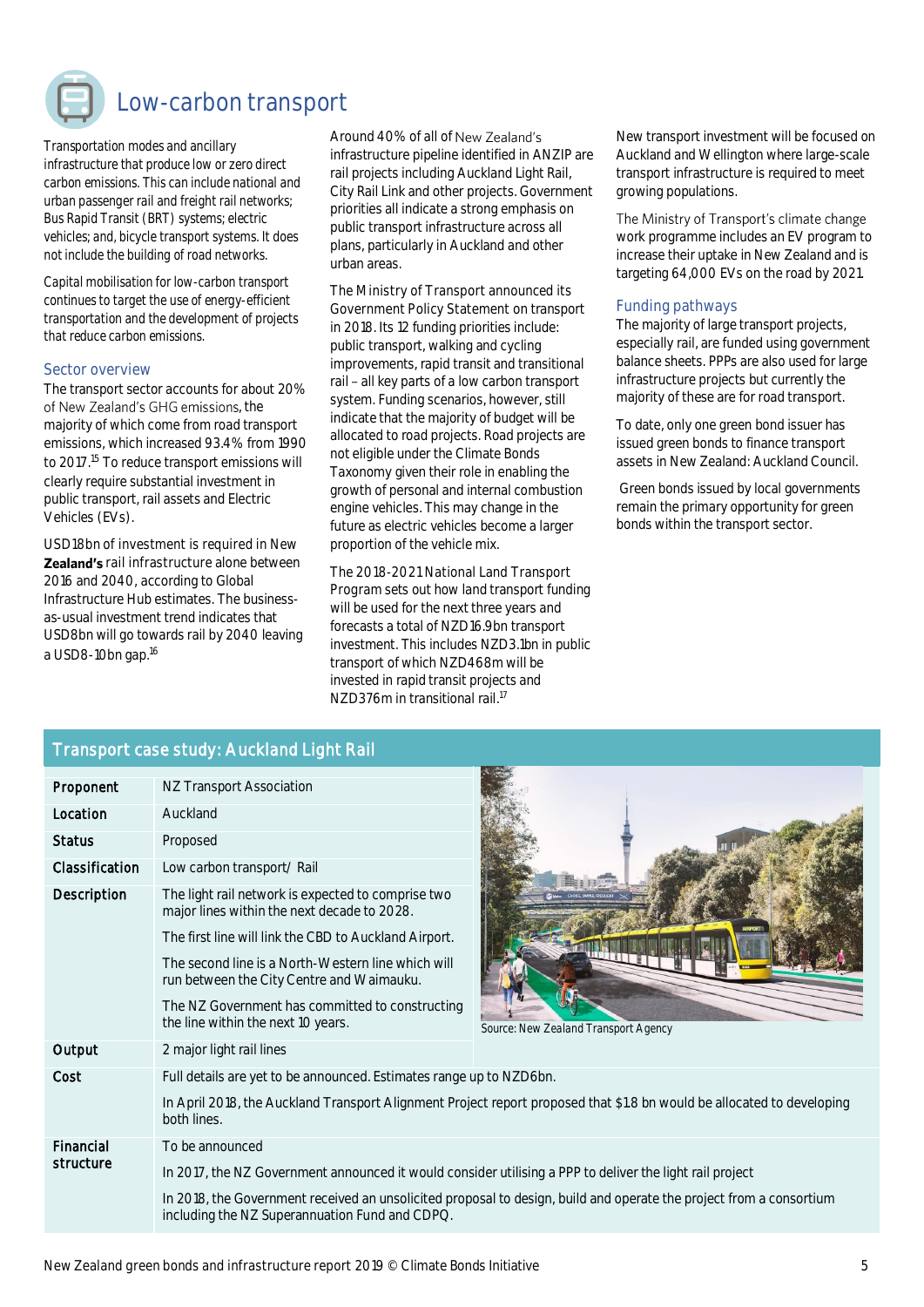### **Sustainable water management**

*Assets that do not increase greenhouse gas emissions or aim at emissions reduction over the operational lifetime of the asset, address adaptation, and increase the resilience of surrounding environments.* 

*This could include water capture and collection, water storage, water treatment (with methane emissions treatment), flood defence, drought defence, stormwater management, and ecological restoration/ management, covering built, as well as nature-based water infrastructure.*

#### **Sector overview**

New Zealand's wastewater and storm water systems are valued at over NZD20bn, including over 300 publicly owned wastewater treatment plants. Much of this infrastructure is aging, with over half using technologies that are out of date compared to modern technologies. Even without population and climate change impacts, water infrastructure will require substantial investment over the medium-term.

The Global Infrastructure Hub estimates that USD17bn in water investment is required up to 2040, which is in line with current investment trends. 18

The government's freshwater agenda for

the next two years has set three key objectives for the New Zealand water industry. It aims to stop degradation and loss, reverse past damage and address water allocation issues.

**The Three Waters Review** began in 2017 as a cross agency initiative to review how to improve the regulation and supply arrangements of drinking water, wastewater and stormwater. In July 2019, the Government approved a number of regulatory reforms to ensure safe drinking water and deliver improved environmental outcomes from New Zealand's wastewater and stormwater systems<sup>19</sup>. The new regulatory framework will include:

- stronger obligations on water suppliers and local authorities to manage risks to sources of drinking water,
- requirements for wastewater and stormwater operators to report annually on national environmental performance measures,
- national good practice guidelines for the design and management of wastewater and stormwater networks.

**The need to increase resilience will place additional strain** on the sector in the future. With New Zealand's large coastline and high percentage of population living within 50km of the coast, the resilience of water infrastructure will be critical to its climate adaptation. Local government intends to allocate over NZD850m to flood protection and coastal protection across more than 100 projects, although these capital investment plans are yet to be approved. <sup>20</sup> Many such projects could be eligible under the Climate Bonds Water Infrastructure Criteria, which

cover a number of water-related areas such as flood defence and storm water management.

### **Financing pathways**

Some of the larger water utilities are regular borrowers and could use green loans to finance water infrastructure upgrades and other related projects.

Local council debt programmes may use green bonds to raise finance for larger infrastructure projects.

The water sector in New Zealand is publicly owned with wastewater treatment plants and facilities operated by water utilities that are appointed by local councils. The largest of these is Auckland's Watercare, which derives all its funding from service charges (water bills), infrastructure growth charges (levies) and borrowing. 21

### **Water case study: Northern Interceptor**

| Proponent                  | Watercare / Auckland Council                                                                                                                                                                                                                                                                                                                                                                                                |
|----------------------------|-----------------------------------------------------------------------------------------------------------------------------------------------------------------------------------------------------------------------------------------------------------------------------------------------------------------------------------------------------------------------------------------------------------------------------|
| Location                   | Auckland                                                                                                                                                                                                                                                                                                                                                                                                                    |
| Status                     | Under construction                                                                                                                                                                                                                                                                                                                                                                                                          |
| Classification             | Water, water treatment                                                                                                                                                                                                                                                                                                                                                                                                      |
| Description                | The Interceptor will transfer wastewater from<br>north-western parts of Auckland to the<br>Rosedale Wastewater Treatment Plant in<br>Albany. The project involves seven kilometres<br>of wastewater pipe and four kilometres of<br>watermain, with a causeway widening and two<br>to three pipe bridges.<br>The first phase of the project will take place<br>between 2017 and 2020.<br>Construction began in January 2019. |
| Output                     | Wastewater pipeline to service Auckland                                                                                                                                                                                                                                                                                                                                                                                     |
| Cost                       | NZD538m                                                                                                                                                                                                                                                                                                                                                                                                                     |
| <b>Financial structure</b> | Local Council funding                                                                                                                                                                                                                                                                                                                                                                                                       |



*Source: ANZIP*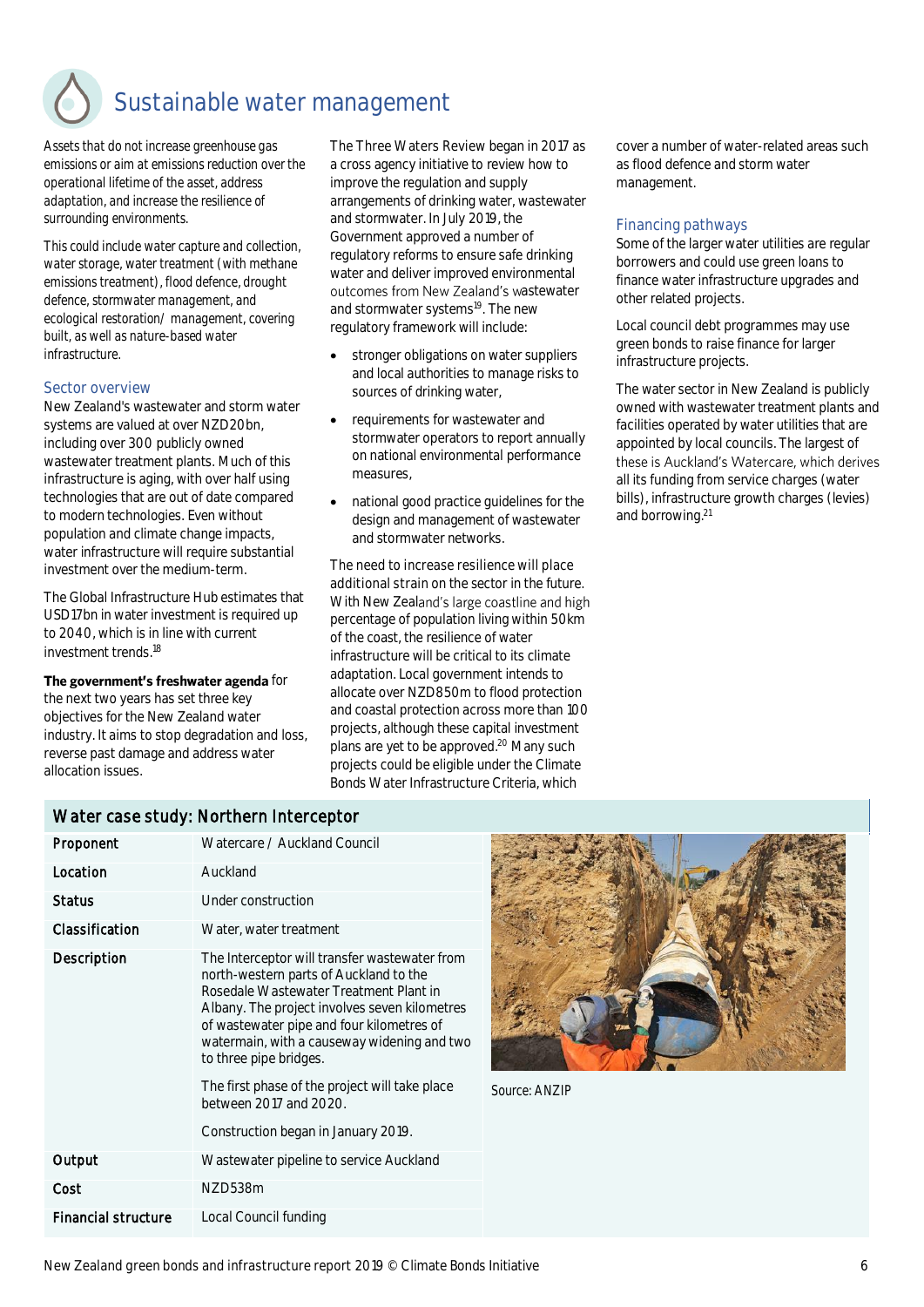

### **Sustainable waste management**

*The efficient use of resources to cut down on waste production, coupled with collection and disposal systems that promote reuse and recycle, thereby minimising residual waste going into waste-to-energy facilities. Where waste must go to landfill, there are gas capture systems installed to minimise emissions as well as measures to minimise run-off and other negative impacts on surrounding environments*

### **Sector overview**

Waste contributes approximately 5% of New Zealand's GHG emissions and, despite high recycling rates, is one of the highest per capita waste producers in the world.

**The New Zealand waste sector is characterised by low overall volumes**, even though per capita waste generation is high. Beside landfills, low volumes mean that large-scale infrastructure projects are not economically viable and as a result no waste projects were identified in the pipeline that meet the minimum threshold of NZD50m. Within local government capital intentions plans, over 64 solid waste projects are reported (not all approved). The largest is a NZD20m organic waste processing facility.<sup>22</sup>

Ongoing volatility in the global market for recyclable materials has continued since the **China ban on the import of many recyclables** in 2018. Other countries, including Vietnam, Malaysia, Indonesia and Thailand, have put similar restrictions in place. The ban, while being a short-term challenge, is likely to have positive long-term impacts by driving more ambitious regulation and lead to better onshore processing capacity with positive implications for jobs.

**New Zealand's National Resource Recovery Taskforce** was set up in 2018 to respond to China's ban. In February 2019, it submitted recommendations to the Ministry of Environment, which included undertaking feasibility studies to see how to increase onshore plastic and fibre reprocessing capacity. The focus has been on small-scale social enterprises such as recovery centres which have been successful in reducing waste to landfill (up to 75% diversion rate) and have been supported by local councils.

**Large Waste to Energy** projects have been mooted but the likelihood remains low due to low waste volumes, poor public perception of incineration and no federal government support. The focus will remain on recycling and waste minimisation.<sup>23</sup>

**Auckland has stated that it aspires to be zero-waste** by 2040 which could act as a driver for new waste-related infrastructure. As part of its action plan, it intends to create a network of 12 community recycling centres.<sup>24</sup> Other details are not yet clear.

### **Financing pathways**

Waste infrastructure projects are financed, owned and operated by a mix of local and private sector entities. New projects are likely to be financed by small and large private sector entities or social enterprises, often with government support.

Local government waste projects are, in part, funded by a waste levy which is charged on all waste going to landfill. Half of the revenue gathered through the levy goes to local governments to help them achieve their waste management and minimisation plans while the other half goes toward Waste Minimisation Fund (WMF).

The WMF provides one avenue for financing assistance for waste projects. It collects NZD10-12m per year which is allocated to small- to medium-sized waste minimisation projects. Recipients include a commercial and industrial waste sorting facility and a tyre recovery and recycling plant.

The primary opportunity for green finance within the waste sector is for local councils to issue green bonds relating to recycling or other waste minimisation facilities.



### **Green Buildings**

*Commercial and residential buildings, new or upgraded, operating with lowcarbon emissions. The low-carbon credentials and emissions performance of the buildings are demonstrated through an accepted rating or*  'green' assessment process, e.g. Green Star *certification.*

### **Sector overview**

Emissions from construction in New Zealand have risen by 60% over the past decade.<sup>25</sup> While not all related to buildings, New Zealand has experienced a construction boom with bank lending to the sector at its highest since the financial crisis.<sup>26</sup>

Green buildings are also a part of this construction boom, and there are a number of drivers behind the growth in this sector:

- **Government tenants** are demanding more efficient buildings and, while there are no official requirements yet, a natural next step for governments is to support higher levels of building certification and through policy and legislation.
- **Bank loans on favourable terms** may incentivise green building construction or energy efficiency upgrades. ANZ, has

advertised lower home loan rates for homes with a 6 Homestar rating through its Healthy Home Loan package.<sup>27</sup>

- **Data is supporting certification**. As higher levels of building certifications become more common, the data to support the economics of certification is becoming clear.
- **Increased interest form District Health Boards** in green building certification with at least 3 large hospitals to be built to be 5 Green Star certified.

Potential changes to the housing code are on the horizon although nothing is final as of yet. According to the NZGBC, a core aim of the changes is allowing for the code to ratchet up every three years towards zero carbon by 2030. Whether or not this will be approved is uncertain but there is general consensus that the current building code is unambitious and will need to be changed.

The opportunities for growth of the green buildings market cut across a number of sectors and actors. Local governments currently have over NZD3.2bn outlined in their capital intentions plans for social housing and community projects many of which will include buildings, which could be upgraded to meet Green Star criteria.

### **Financing pathways**

Financing for buildings is highly dependent on the nature of the developer and owner. Large projects, such as Commercial Bay Tower, are usually funded through bank loan facilities. Government buildings and upgrades are usually funded through local or federal government balance sheets.

With the huge increase in certification, buildings represent a significant opportunity for green bonds and loans particularly from the following actors:

- **Commercial property developers and owners** or asset managers for large projects. Some property companies are already non-green bond issuers.
- **Government entities** such as local governments or District Health Boards building new or upgrading existing public buildings.
- **Banks** raising finance for loans to developers and owners of green buildings. Banks have been a major driver of the growth in green finance around the world given the important role they play in initial financing of infrastructure.